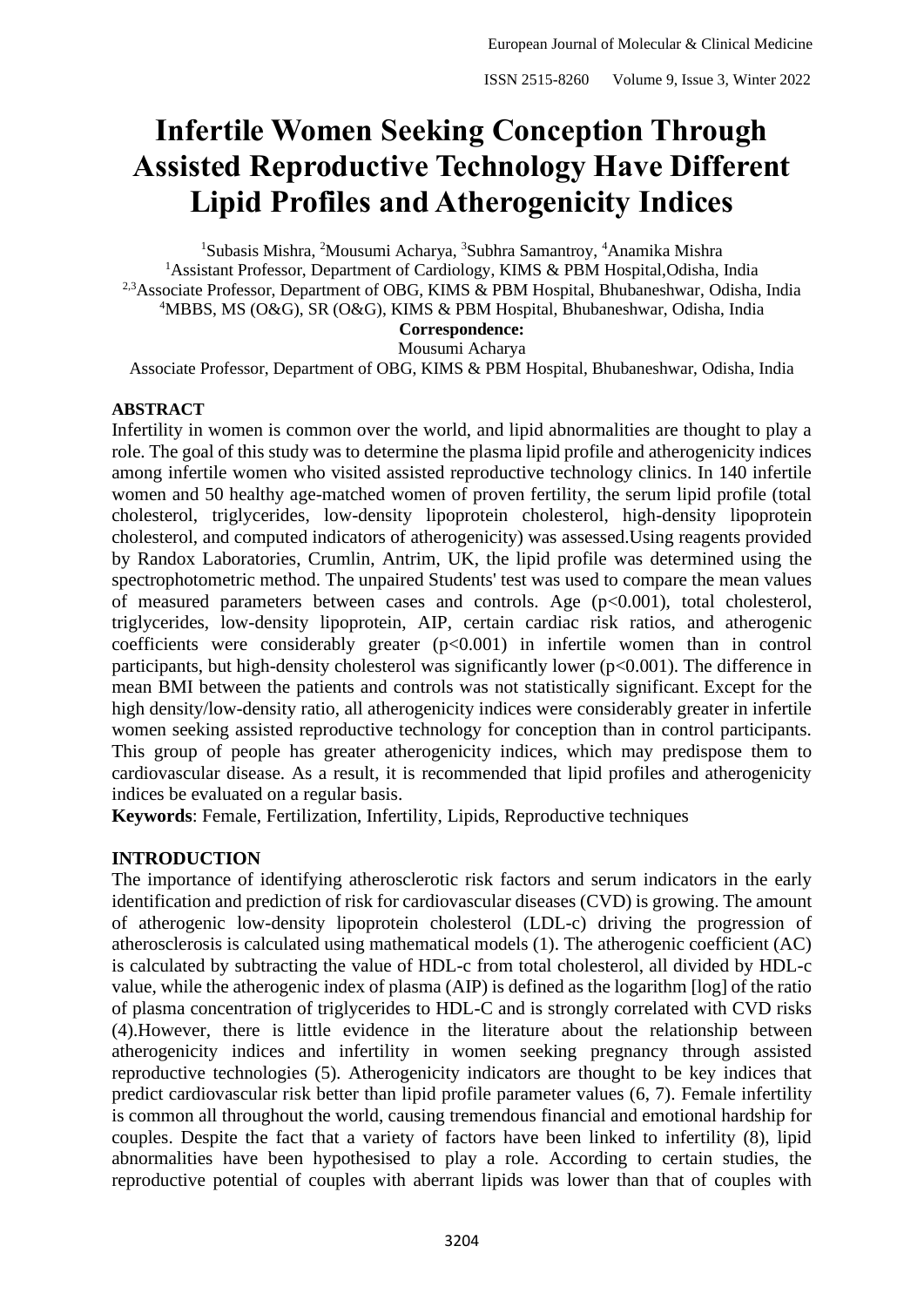ISSN 2515-8260 Volume 9, Issue 3, Winter 2022

normal lipids. Both males and females have a high odds ratio (FOR) and have high total cholesterol (9).Because they are given exogenous gonadotropins, infertile women seeking pregnancy through assisted fertility technology may be at an increased risk of cardiovascular disease. Exogenous gonadotropins induce ovulation, which is one of the most common causes of lipoprotein alterations (10). Individualized gonadotropin dosage has been proposed to reduce the negative effects of an overactive ovarian response or a poor response  $(11)$ . Derangements in lipid concentrations can also have a deleterious impact on the basic function of cholesterol. As a result, dyslipidemia may be a key factor in the advancement of infertility (12). In human in-vitro studies, aberrant maternal serumlipid profiles were linked to lower egg quality, ovarian function, and embryo development, according to some investigators (12).This is a sign of a possible decrease in fertility (13). Dyslipidemia is becoming more common among infertile individuals all over the world. Although many of its causes are unrelated to hormonal imbalance, hyperlipidemia has been linked to a number of hormonal illnesses, including diabetes, polycystic ovarian syndrome, and metabolic syndrome. Dyslipidemia and its related syndromes have also been linked to infertility, in addition to the clinical signs of cardiovascular disease (14, 15).

Atherosclerosis is a chronic, degenerative disease that develops gradually, most likely throughout childhood. It's a condition with a variety of clinical manifestations that might be asymptomatic or progress to cardiovascular disease. The inflammatory process, as well as the oxidative stress it causes, play a role in the development of atherosclerosis (16). The risk of developing atherosclerosis varies depending on the stage of the disease, the patient's race, age, gender, and environmental factors (16). According to a study, Nigerians appeared to have an unfavourable CVD risk profile that was not evident using conventional lipid profile measures (17). The goal of this study was to establish the lipid profile and atherogenicity indices among infertile women who were considering assisted reproductive technologies.

## **MATERIALS AND METHODS**

This is a cross-sectional study of women who are using Assisted Reproductive Technology to conceive. The study included 140 infertile women aged 36.8±0.35, with a body mass index of  $24.8\pm0.01$ , and 50 healthy women with proven fertility, aged  $30.0\pm0.02$ , with a body mass index of 24.03±0.01.

## **INCLUSION CRITERIA**

All healthy women who go to an ART facility in the hopes of getting pregnant through ART. Women between the ages of 25 and 45 who did not have menses (anovulatory) or had previous histories of infertility and were not on contraception were enrolled.

## **EXCLUSION CRITERIA**

Those Women < 45 who are still menstruating and are on contraceptives and those above 45 years were excluded.

## **SAMPLE SIZE DETERMINATION**

With a 10% prevalence of female infertility in India, the sample size (N) was estimated using the sample size determination formula for health research (18). (19). As a result, the investigation required a minimum of 140 samples and 50 controls.

## **SAMPLE COLLECTION**

5mL of fasting venous blood was drawn from each participant and placed in a lithium heparin vial under rigorous aseptic conditions. Blood samples were taken at the start of the study, on Days 2-4 of the women's menstrual cycles, and before ovarian stimulation and gonadotropin injection. Plasma was separated by centrifuging the samples at 3000rpm for 5 minutes. The recovered plasma was transferred to a new tube for lipid profile analysis.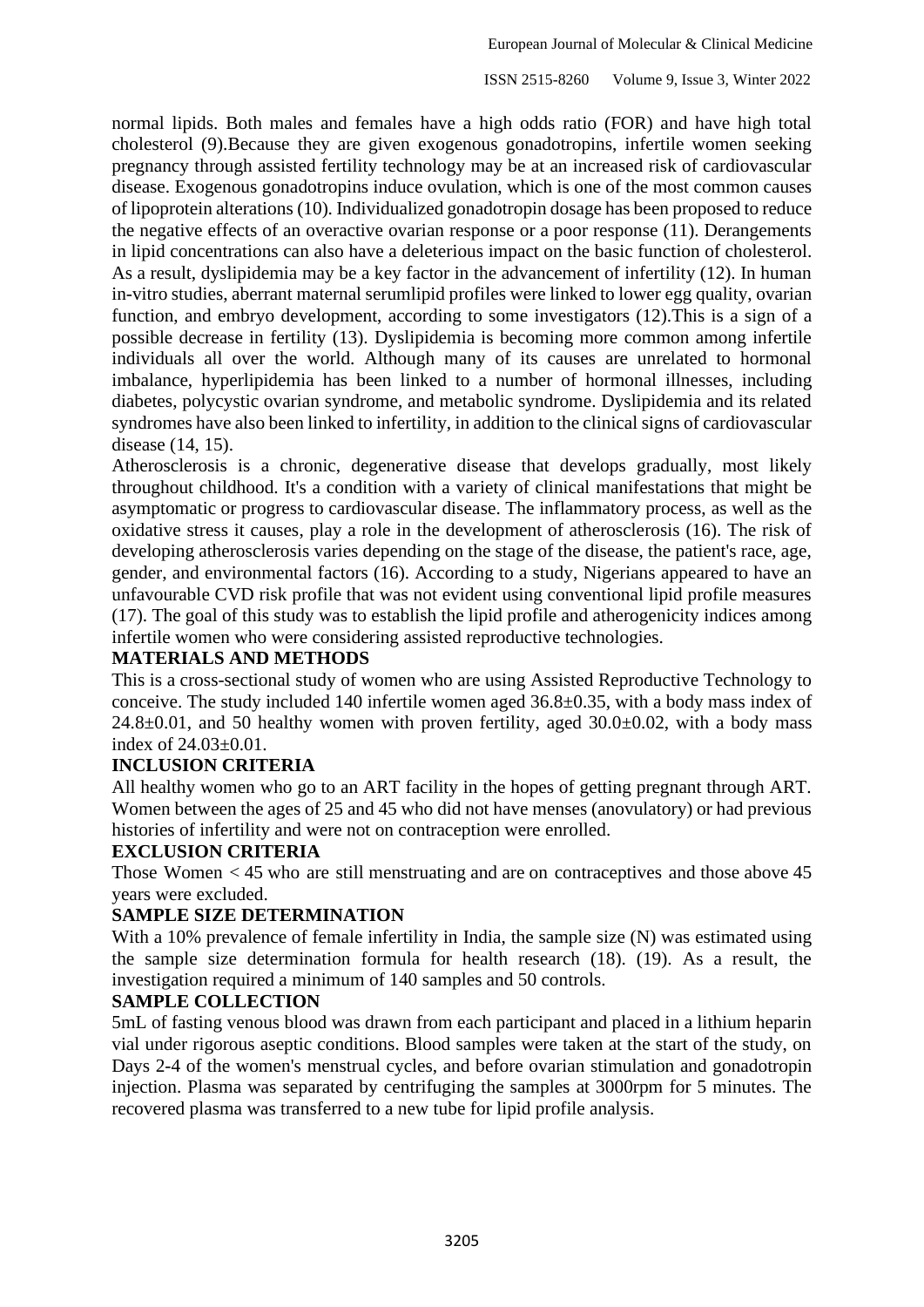## **STATISTICAL ANALYSIS**

SPSS 21.0 software was used for all data analysis (SPSS, Chicago, IL). The independent Student t-test was used to evaluate continuous variables that were reported as means and ±standard deviations. Statistical significance was defined as a p-value of less than 0.05.

## **RESULTS**

The study enlisted the participation of 190 women. There were 140 infertile women seeking assisted reproductive technologies and 50 healthy women with established fertility who served as controls in this study. The demographic features of the study population are listed in Table 1. The study population's mean age was considerably greater  $(p<0.001)$  than the control group. Between the cases and controls, there was no significant difference in mean body mass index (BMI) or age of commencement of menstruation (Menarche).Table 2 compares the study population's lipid profile and atherogenicity indices to those of the controls. The infertile women's HDL-c levels were considerably lower (p<0.001) than the fertile controls. Total cholesterol, triglycerides, LDL-c, VLDL-c, AIP, cardiac risk ratios (excluding HDL-c/LDL-c ratio), and AC were all significantly greater (p<0.001) in infertile women compared to control patients.

#### **DISCUSSION**

Infertility in women is a social problem with economic, social, and psychological consequences for both the individual and society. Infertile women undergoing assisted reproductive procedures are given recombinant follicle-stimulating hormone and human chorionic gonadotropins to stimulate the production of oocytes in their ovaries (hCG). Exogenous hormones have been shown to raise lipid levels in the body. To forecast cardiovascular risk and fecundity potential, it is critical to understand lipid profile levels and atherogenicityindices.Table 2: Comparison of Lipid profile parameters and atherogenic indices between infertile and fertile women

| <b>Parameters</b>         | Infertile Women (n=140) | Fertile Women (n=50) | P Value |
|---------------------------|-------------------------|----------------------|---------|
| Triglycerides(mmol/L)     | $1.72 \pm 0.02$         | $1.60 \pm 0.07$      | 0.001   |
| Total Cholesterol(mmol/L) | $5.70 \pm 0.01$         | $5.46 \pm 0.02$      | 0.001   |
| $HDL-c(mmol/L)$           | $0.89 \pm 0.02$         | $1.16 \pm 0.02$      | 0.001   |
| $LDL-c(mmol/L)$           | $3.90 \pm 0.02$         | $3.60 \pm 0.02$      | 0.001   |
| $VLDL\text{-}c(mmol/L)$   | $082\pm0.02$            | $0.73 \pm 0.02$      | 0.001   |
| AIP                       | $0.52 \pm 0.001$        | $0.29 \pm 0.001$     | 0.001   |
| Cardiac Risk Ratios       |                         |                      |         |
| TC/HDL-c                  | $6.38\pm0.04$           | $4.69 \pm 0.03$      | 0.001   |
| $LDL-c/HDL-c$             | $4.35 \pm 0.05$         | $3.11 \pm 0.04$      | 0.001   |
| $HDL-c/LDL-c$             | $0.22 \pm 0.06$         | $0.32 \pm 0.04$      | 0.5     |
| AC                        | $5.39 \pm 0.06$         | $3.72 \pm 0.04$      | 0.001   |

HDL-c=High Density Lipoprotein cholesterol; LDL-c= Low-Density Lipoprotein cholesterol; VLDL-c=Very Low-Density Lipoprotein cholesterol; AIP=atherogenic index of plasma lipid; atherogenic coefficient

#### Table 1: Demographic characteristics of study population

| <b>Variables</b>           | Infertile women (n=140) | Controls (n=50) |
|----------------------------|-------------------------|-----------------|
| Age(years)                 | $35.9 \pm 0.35$         | $30.0 \pm 0.01$ |
| Body mass index $(Kg/m^3)$ | $24.8 \pm 0.5$          | $24.03 \pm 0.2$ |
| Menarche (Years)           | $13.1 \pm 1.0$          | $13.0 \pm 0.2$  |
| Irregular menstruation     | 40(28.6%)               | $0(0\%)$        |
| Gynecological surgery      | 50(35.7%)               | 03(06%)         |
| Physical activity          | 120(85.7)               | 32(64%)         |
| Cigarette smoking          | 02(1.4)                 | $0(0\%)$        |
| Alcohol Consumption        | $10(7.1\%)$             | $15(30\%)$      |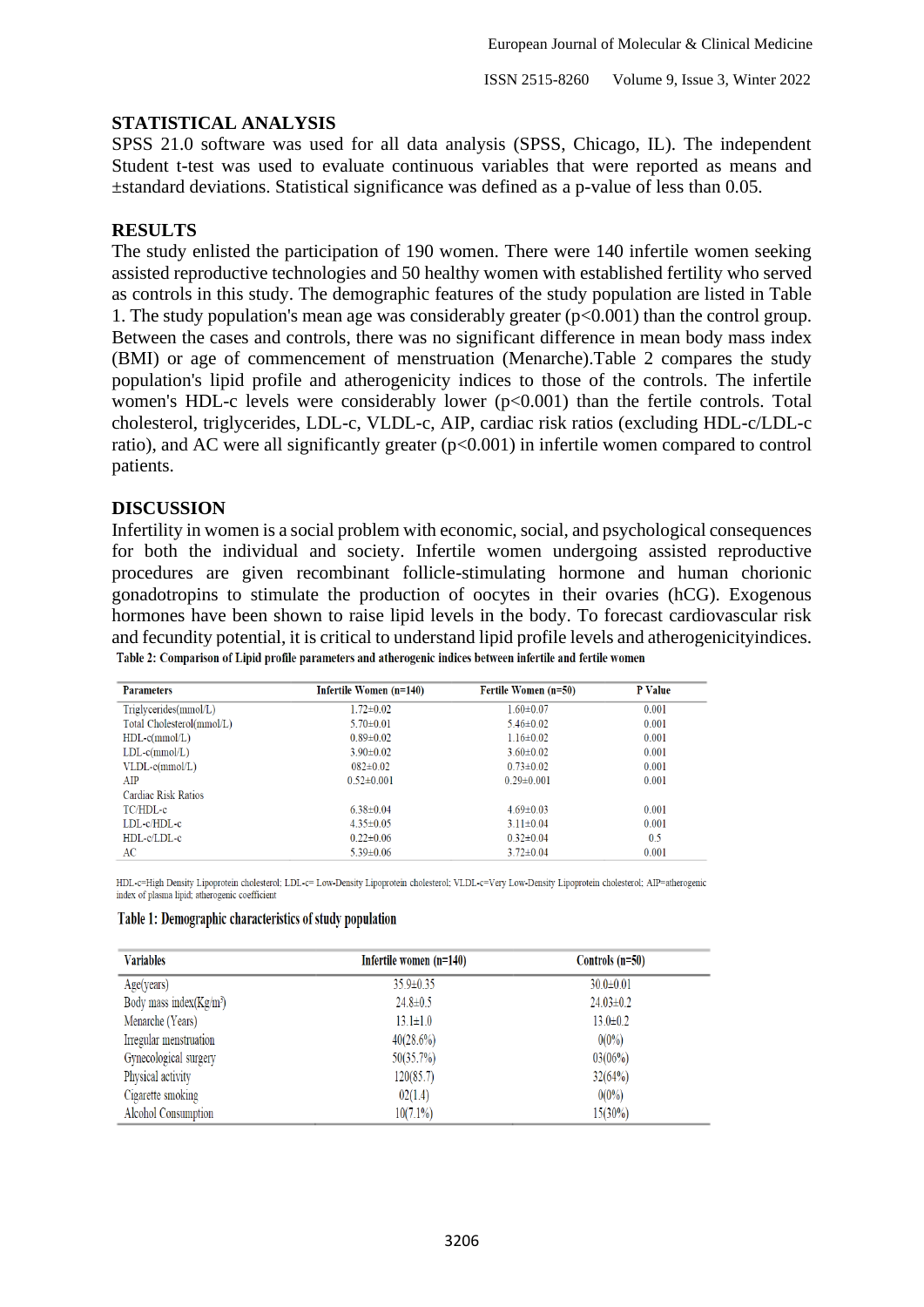ISSN 2515-8260 Volume 9, Issue 3, Winter 2022

In this investigation, plasma concentrations of triglycerides, total cholesterol, LDL-c, VLDLc, and atherogenicity indices were considerably greater in infertile women than controls, except for HDL-c/LDL-c ratio, which was significantly lower. The findings are consistent with earlier research (8, 10, 12). Infertile women's lipid profiles were studied, and their levels were linked to oocyte and embryo quality, according to Wang et al. (12. Infertile females' lipid problems may be linked to the quality of their embryos, according to the scientists. They discovered a link between triglycerides, total cholesterol, and LDL-c levels and embryo quality.The amount of HDL-c in the blood was linked to the quality of the embryo (12). In knockout (SR-BI KO) female mice, the importance of HDL cholesterol in the process of mammalian female reproduction was clearly highlighted. Exencephaly with female bias was found to be related with aberrant HDL metabolism in embryos missing SR-BI in anexperimental research (21). Furthermore, HDL-c has been shown to have a critical cytoprotective effect on oocytes and surrounding granulosa cells (22). According to the findings of Wang et al (12), an acceptable level of HDL-c is essential for the development of oocytes into embryos.This protective effect of HDL-c may be due to both HDL-c and LDL-c delivering cholesterol to the corpus luteum as a substrate for progesterone production (23).

It has been observed that the detrimental impact of a higher BMI on IVF outcomes is becoming more common (24, 25). There was no significant difference in BMI between infertile women and control patients in this study. BMI, on the other hand, has been linked to a lower frequency of properly fertilised oocytes, cleavage embryos, and good quality embryos. It has been suggested that having a high BMI can affect the success rate of IVF in women with endometriosis (12). The involvement of lipids in ovarian steroidogenesis is the physiologic mechanism through which lipids and lipoproteins affect effective reproduction (8, 23). Others have proposed that insulin dysregulation, which impairs ovarian function, could be to blame (26). From the ages of 20 to 35 years, women with menstrual abnormalities had a 50% greater risk of myocardial infarction or coronary heart disease compared to those who had regular cycles (27). Infertile women have much greater triglycerides than control women, according to the findings. According to several researchers, both fat and non-obese women suffering from infertility had high triglyceride levels (28). Infertile women with high serum levels of total cholesterol and LDL-c may be experiencing disproportionate steroidogenesis, which could be the cause of infertility. This is in line with a research that found women with various causes of infertility had higher overall cholesterol levels (29).

It was hypothesised that lipid may be employed as a fertility marker. Adults over the age of 20 years should have their lipid profiles checked every 5 years in India, since this will allow for the detection of diminished fecundity (30). Despite the fact that cholesterol is a precursor to steroid hormones, it can induce infertility in women (31). In certain cases of infertility, abnormalities of LDL-c had not been consistently recorded. VLDL-c levels were higher in those with normal LDL-c levels than in the control group (32). When compared to the fertile group, infertile women had a considerably greater index of atherogenicity.This means that infertile women are more likely than fertile women to acquire cardiovascular problems. This is especially noteworthy because Black Africans' lipid levels are known to be lower than Caucasians' (33). As a result, using lipid levels to diagnose cardiovascular disease in Africans could be deceiving. Using cardiac risk ratios, Glew et al. (17) claimed that they were able to distinguish patients with stroke from healthy people. The need of identifying potential CVDaffected women seeking assisted reproductive technology treatments cannot be overstated.

## **CONCLUSION**

Plasma triglycerides, total cholesterol, LDL-c, and atherogenicity indices (except HDL-c/LDLc ratio) were significantly greater in infertile women seeking conception via assisted reproduction, but HDL-c was significantly lower. Periodic lipid profiles and indices of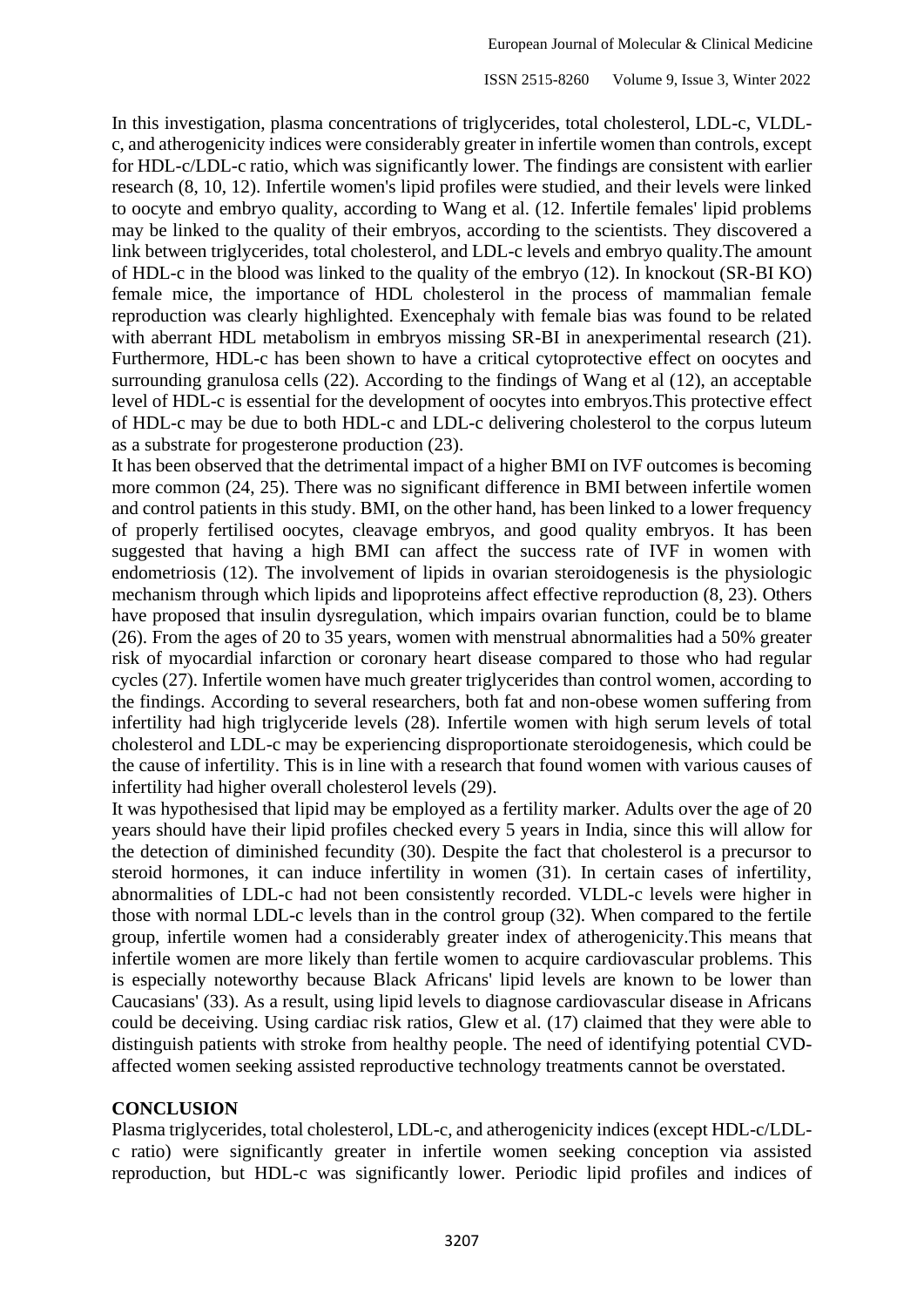atherogenicity determination for fertility potential and/or CVD risk assessments are indicated for this group of women.

## **REFERENCES**

- 1. Tariq M, Rajab A. Comparative study for atherogenic index of plasma (AIP) in patients with type 1 diabetes mellitus, type 2 diabetes mellitus, beta thalassemia and hypothyroidism. Int J Chem Res. 2012;2(1-9).
- 2. Castelli WP. Cholesterol and lipids in the risk of coronary artery disease--the Framingham Heart Study. The Canadian journal of cardiology. 1988 Jul 1;4:5A-10A.
- 3. Brunzell JD, Davidson M, Furberg CD, Goldberg RB, Howard BV, Stein JH, Witztum JL. Lipoprotein management in patients with cardiometabolic risk: consensus conference report from the American Diabetes Association and the American College of Cardiology Foundation. Journal of the American College of Cardiology. 2008 Apr 15;51(15):1512-24.
- 4. Dobiásová M, Urbanova Z, Samanek M. Relations between particle size of HDL and LDL lipoproteins and cholesterol esterification rate. Physiol Res. 2005 Jan 1;54(2):159-65.
- 5. Cai G, Shi G, Xue S, Lu W. The atherogenic index of plasma is a strong and independent predictor for coronary artery disease in the Chinese Han population. Medicine. 2017 Sep: 96(37).
- 6. Bo MS, Cheah WL, Lwin S, Moe Nwe T, Win TT, Aung M. Understanding the relationship between atherogenic index of plasma and cardiovascular disease risk factors among staff of an University in Malaysia. Journal of Nutrition and Metabolism. 2018 Jul 4;2018.
- 7. Emokpae MA, Arogundade A, Adumanya SC. Use of atherogenic index of plasma in evaluating the potential cardioprotective effects of red wine consumption: Studies in Nigerian young adult volunteers. Biokemistri. 2021 Jun 3;25(3).
- 8. Abbasi M. Nanoparticles as a promising innovative treatment towards infertility. Journal of Infertility and Reproductive Biology. 2017 Mar 20;5(1):1-4.
- 9. Schisterman EF, Mumford SL, Browne RW, Barr DB, Chen Z, Louis GM. Lipid concentrations and couple fecundity: the LIFE study. The Journal of Clinical Endocrinology & Metabolism. 2014 Aug 1;99(8):2786-94.
- 10. Brizzi P, Dessole S, Tonolo G, Capobianco G, Milia L, Puddu L, Nardo LG. Effect of ovarian stimulation on plasma lipid and apolipoprotein concentrations in a population of infertile women undergoing IVF/embryo transfer. Reproductive biomedicine online. 2003 Jan 1;7(3):309-12.
- 11. Emokpae MA, Eromosele CO, Ajibade HO. Alterations in Lipid Profile and Indices of Atherogenicity among Infertile Women Seeking Conception by Assisted Reproductive Technology. Journal of Infertility and Reproductive Biology. 2020 Sep 20;8(3):61-5.
- 12. Wang S, Wang J, Jiang Y, Jiang W. Association between blood lipid level and embryo quality during in vitro fertilization. Medicine. 2020 Mar;99(13).
- 13. Sozen I, Arici A. Hyperinsulinism and its interaction with hyperandrogenism in polycystic ovary syndrome. Obstetrical &gynecological survey. 2000 May 1;55(5):321-8.
- 14. Ben-Shlomo I, Grinbaum E, Levinger U. Obesity-associated infertility–the earliest known description. Reproductive biomedicine online. 2008 Jan 1;17:5-6.
- 15. Chughtai B, Lee RK, Te AE, Kaplan SA. Metabolic syndrome and sexual dysfunction. Current opinion in urology. 2011 Nov 1;21(6):514-8.
- 16. Melo AS, Rosa-e-Silva JC, de Sá Rosa AC, Poli-Neto OB, Ferriani RA, Vieira CS. Unfavorable lipid profile in women with endometriosis. Fertility and sterility. 2010 May 1;93(7):2433-6.
- 17. Glew RH, Okolie H, Crossey M, Suberu O, Trujillo M, Pereyra M, VanderJagt DJ. Serum lipid profiles and homocysteine levels in adults with stroke or myocardial infarction in the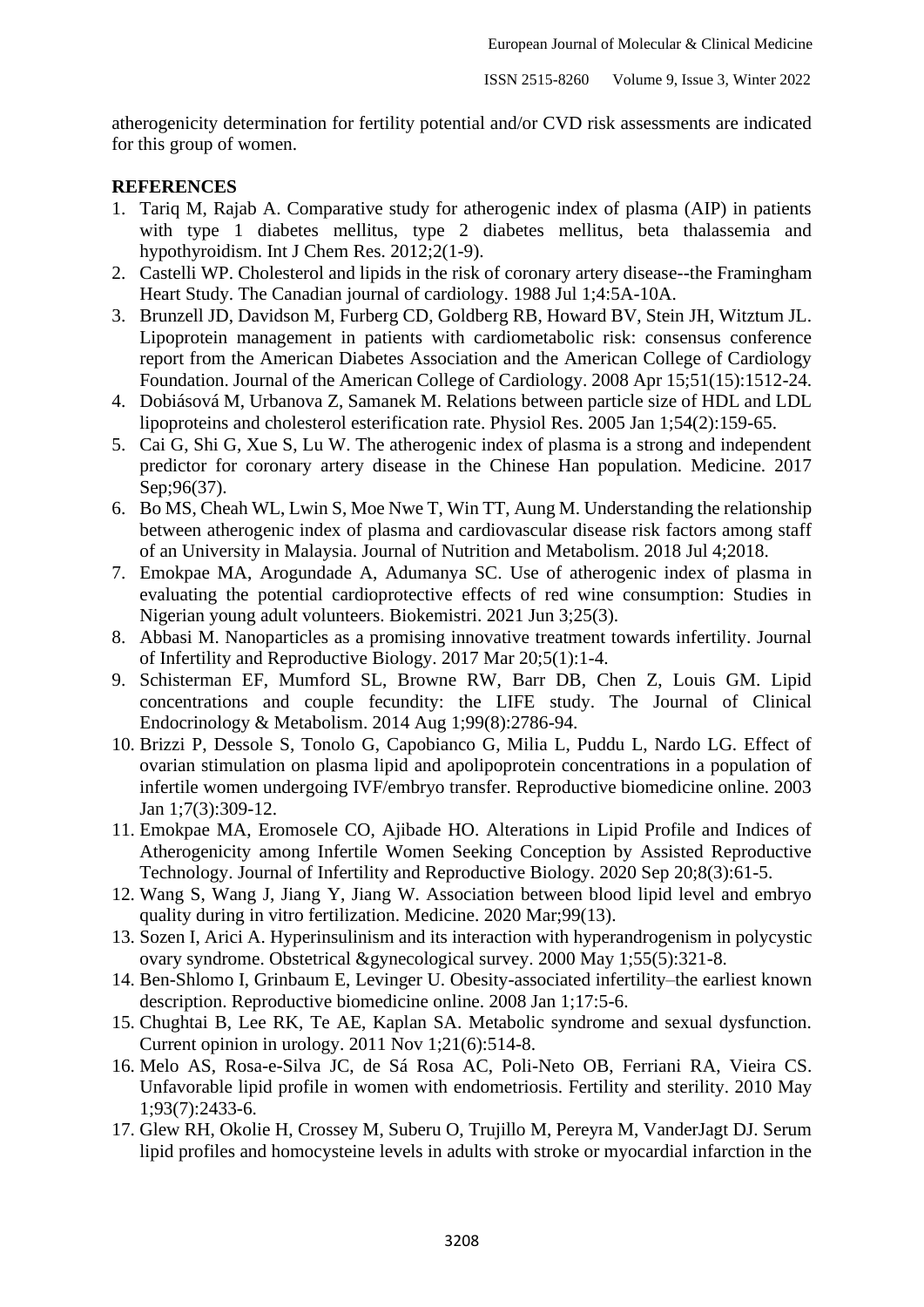town of Gombe in northern Nigeria. Journal of Health, Population and Nutrition. 2004 Dec 1:341-7.

- 18. Lwanga SK, Lemeshow S, World Health Organization. Sample size determination in health studies: a practical manual. World Health Organization; 1991.
- 19. Menuba IE, Ugwu EO, Obi SN, Lawani LO, Onwuka CI. Clinical management and therapeutic outcome of infertile couples in southeast Nigeria. Therapeutics and clinical risk management. 2014;10:763.
- 20. Friedewald WT, Levy RI, Fredrickson DS. Estimation of the concentration of low-density lipoprotein cholesterol in plasma, without use of the preparative ultracentrifuge. Clinical chemistry. 1972 Jun 1;18(6):499-502.
- 21. Santander NG, Contreras-Duarte S, Awad MF, Lizama C, Passalacqua I, Rigotti A, Busso D. Developmental abnormalities in mouse embryos lacking the HDL receptor SR-BI. Human molecular genetics. 2013 Mar 15;22(6):1086-96.
- 22. Browne RW, Bloom MS, Shelly WB, Ocque AJ, Huddleston HG, Fujimoto VY. Follicular fluid high density lipoprotein-associated micronutrient levels are associated with embryo fragmentation during IVF. Journal of assisted reproduction and genetics. 2009 Dec; 26(11): 557-60.
- 23. Fujimoto VY, Kane JP, Ishida BY, Bloom MS, Browne RW. High-density lipoprotein metabolism and the human embryo. Human reproduction update. 2010 Jan 1;16(1):20-38.
- 24. Bailey AP, Hawkins LK, Missmer SA, Correia KF, Yanushpolsky EH. Effect of body mass index on in vitro fertilization outcomes in women with polycystic ovary syndrome. American journal of obstetrics and gynecology. 2014 Aug 1;211(2):163-e1.
- 25. Garalejic E, Arsic B, Radakovic J, BojovicJovic D, Lekic D, Macanovic B, Soldatovic I, Perovic M. A preliminary evaluation of influence of body mass index on in vitro fertilization outcome in non-obese endometriosis patients. BMC Women's Health. 2017 Dec;17(1):1-9.
- 26. Robker RL, Akison LK, Bennett BD, Thrupp PN, Chura LR, Russell DL, Lane M, Norman RJ. Obese women exhibit differences in ovarian metabolites, hormones, and gene expression compared with moderate-weight women. The Journal of Clinical Endocrinology & Metabolism. 2009 May 1;94(5):1533-40.
- 27. Parikh NI, Jeppson RP, Berger JS, Eaton CB, Kroenke CH, LeBlanc ES, Lewis CE, Loucks EB, Parker DR, Rillamas-Sun E, Ryckman KK. Reproductive risk factors and coronary heart disease in the Women's Health Initiative Observational Study. Circulation. 2016 May 31;133(22):2149-58.
- 28. Mather KJ, Kwan F, Corenblum B. Hyperinsulinemia in polycystic ovary syndrome correlates with increased cardiovascular risk independent of obesity. Fertility and sterility. 2000 Jan 1;73(1):150-6.
- 29. Vance DE, Fazeli PL, Moneyham L, Keltner NL, Raper JL. Assessing and treating forgetfulness and cognitive problems in adults with HIV. Journal of the Association of Nurses in AIDS Care. 2013 Jan 1;24(1):S40-60.
- 30. National Cholesterol Education Program (US). Expert Panel on Detection, Treatment of High Blood Cholesterol in Adults. Third report of the National Cholesterol Education Program (NCEP) Expert Panel on detection, evaluation, and treatment of high blood cholesterol in adults (Adult Treatment Panel III). The Program; 2002.
- 31. Peters A, Laffel L, American Diabetes Association Transitions Working Group. Diabetes care for emerging adults: recommendations for transition from pediatric to adult diabetes care systems: a position statement of the American diabetes association, with representation by the American College of osteopathic family physicians, the American Academy of pediatrics, the American association of clinical endocrinologists, the American osteopathic association, the centers for disease control and prevention, children with diabetes, the